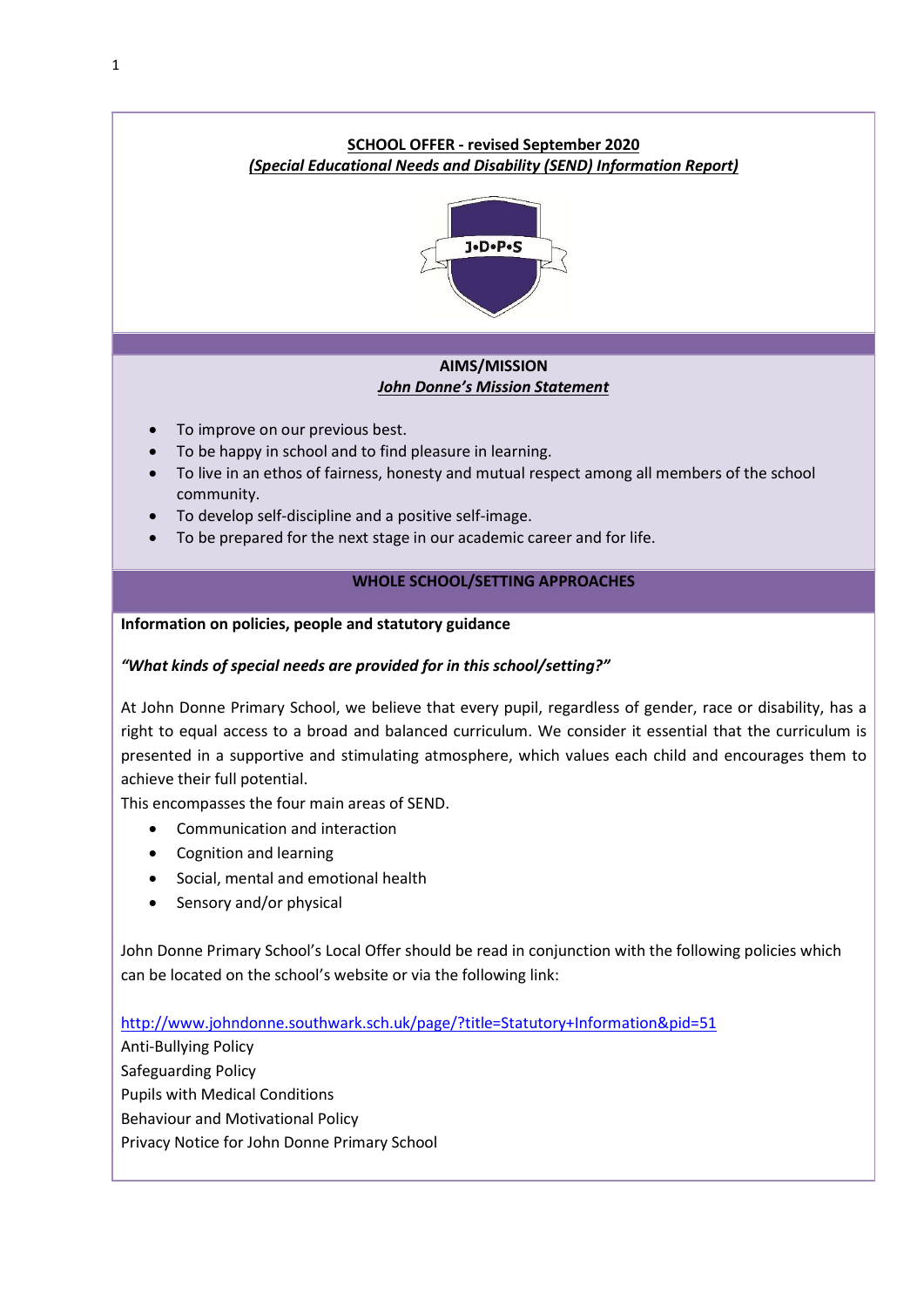### Legislation and Guidance

This policy and information report is based on the statutory Special Educational Needs and Disability (SEND) Code of Practice and the following legislation:

- Part 3 of the Children and Families Act 2014, which sets out schools' responsibilities for pupils with SEN and disabilities
- The Special Educational Needs and Disability Regulations 2014, which set out schools' responsibilities for education, health and care (EHC) plans, SEN co-ordinators/Inclusion Manager and the SEND information report
- Working together to Safeguard Children (2018)

This policy also complies with our funding agreement and articles of association.

# **Definitions**

A pupil has SEND if they have a learning difficulty or disability which calls for special educational provision to be made for them.

They have a learning difficulty or disability if they have:

- A significantly greater difficulty in learning than the majority of others of the same age, or
- A disability which prevents or hinders them from making use of facilities of a kind, generally provided for others of the same age in mainstream schools

Special educational provision is educational or training provision that is additional to, or different from, that made generally for other children or young people of the same age by mainstream schools.

### ROLES AND RESPONSIBILITIES

## Inclusion Manager: David James (KS1, KS2) and Linda Nicholls (EYFS SENCo),

Responsible for:

- Work with the Headteacher and SEND governor to determine the strategic development of the SEND policy and provision in the school
- Have day-to-day responsibility for the operation of this SEND policy
- To work alongside teachers and co-ordinate specific provision to support individual pupils with SEND, including those who have EHC plans
- Provide professional guidance to colleagues and work with staff, parents, and other agencies to ensure that pupils with SEND receive appropriate support and high quality teaching
- Advise on the graduated approach to providing SEND support
- Advise on the deployment of the school's delegated budget and other resources to meet pupils' needs effectively
- Be the point of contact for external agencies, especially the local authority and its support services
- Liaise with potential next providers of education to ensure pupils and their parents are informed about options and a smooth transition is planned
- Work with the Headteacher and governing board to ensure that the school meets its responsibilities under the Equality Act 2010 with regard to reasonable adjustments and access arrangements
- Ensure the school keeps the records of all pupils with SEND up to date

## If you would like to contact a member of the inclusion team please call 02076390594 or email office@jdacademy.org.uk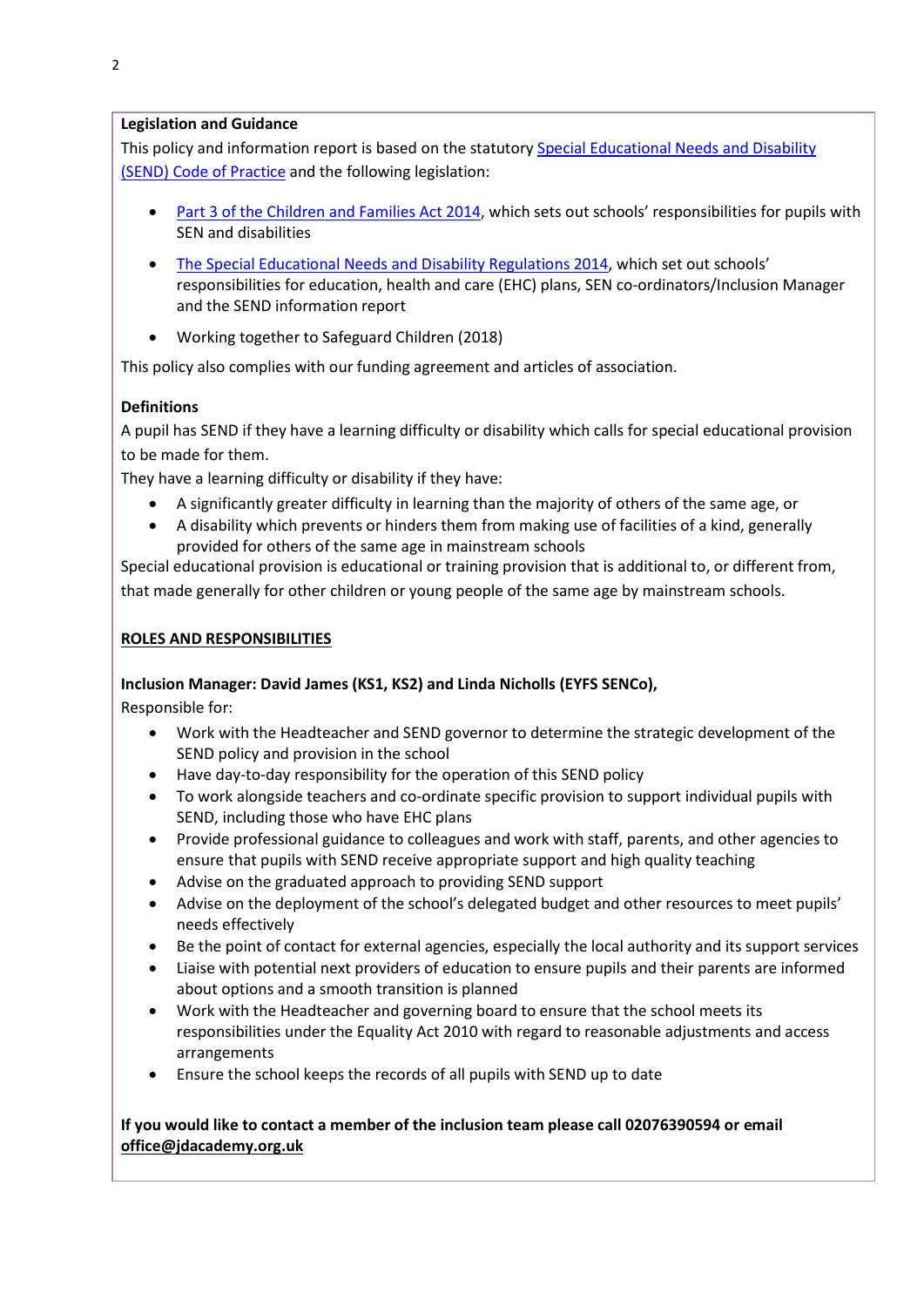### The SEND governor: Oliver Mitwali

Responsible for:

- Help to raise awareness of SEND issues at governing board meetings
- Monitor the quality and effectiveness of SEN and disability provision within the school and update the governing board on this
- Work with the Headteacher and Inclusion Manager to determine the strategic development of the SEND policy and provision in the school

### The Headteacher: Miss Jo Rooney

Responsible for:

- Work with the Inclusion Manager and SEND governor to determine the strategic development of the SEND policy and provision in the school
- Have overall responsibility for the provision and progress of learners with SEN and/or a disability

### Class teachers

Each class teacher is responsible for:

- The progress and development of every pupil in their class
- Working closely with any teaching assistants or specialist staff to plan and assess the impact of support and interventions and how they can be linked to classroom teaching
- Working with the Inclusion Manager to review each pupil's progress and development and decide on any changes to provision
- Ensuring they follow this SEND policy

### Pastoral Manager: Ms. Cindy McDonald

Responsible for:

- Monitor and follow up attendance matters, for agreed target pupils and contact or meet with parents/carers.
- To monitor behaviour across the school.
- Issue, collect and follow up challenge cards for identified pupils
- Contribute to Behavioural Support Plans.
- Liaise with the school nurse and parents, to disseminate information concerning care plans, medication and allergies.
- Provide help and advice to families with housing, employment and immigration difficulties
- Advising parents on behaviour strategies and parenting skills;
- Be aware of and comply with policies and procedures relating to Child Protection and all aspects of safeguarding children.
- Liaise with external agencies.
- Setting up breakfast club
- Professional development of the Learning Mentor
- Promoting PSHCE throughout the school

#### Learning Mentor: Ms. Amanda Riminucci

Responsible for:

- Liaising with staff to identify learners who would benefit from mentoring
- Helping learners who are underperforming in their subjects on a one-to-one or small group basis in and outside the classroom following information gathered from pupil progress meetings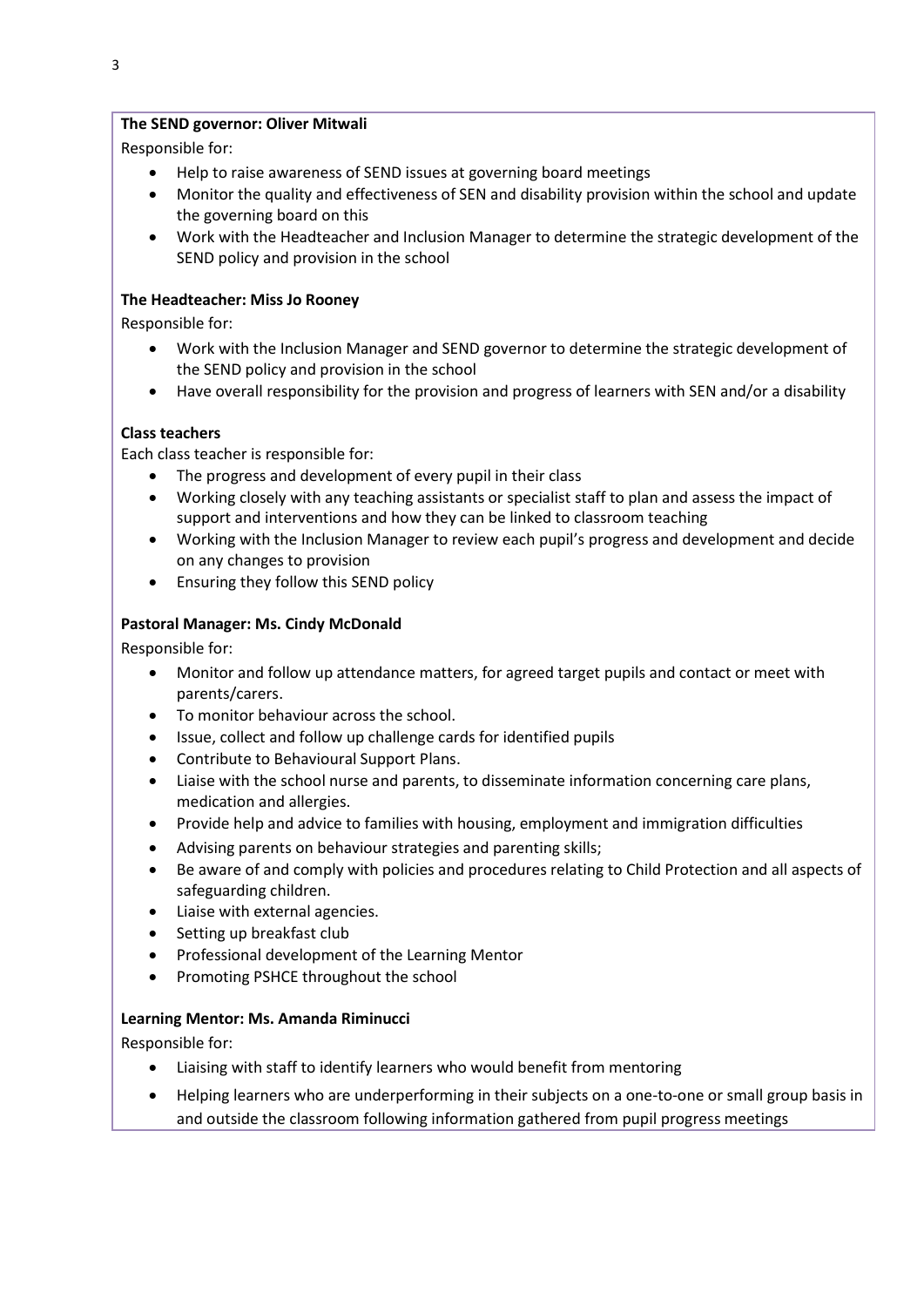- In consultation with the Pastoral Manager, children with identified safeguarding emotional needs are also offered one-to-one or small group support as appropriate. In some instances, they may be prioritised
- Listening to and helping learners resolve a range of issues that are creating barriers to learning
- Drawing up agreed action plans with learners, outlining the aims of the mentoring, and monitoring their progress
- Running extracurricular activities, such as lunchtime clubs
- Providing group or one to one activities to promote well-being, emotional development and social interaction skills
- Maintaining accurate records and evaluating the progress of targeted children
- Sharing strategies with the Inclusion team including the class teacher and teaching assistant
- Monitoring behaviour and implementing challenge cards for identified pupils

# Speech and Language Therapist: Miss. Jennifer Evans

Responsible for:

- Identifying children's developmental speech and communication difficulties/disorders
- Supporting the Inclusion Manager, class teachers and teaching assistants to devise, implement and review evidence based interventions and/or strategies to support language development in class
- Where appropriate assess communication environments
- Writing and maintaining confidential case notes and reports, as well as information for school staff, parents/carers and other professionals
- Planning and delivering training sessions to increase staff awareness of speech language and communication needs, and improve the effectiveness of interventions and support
- Works 1 day in school

# Play Therapist: Miss. Anja Knezevic

Responsible for:

- Assessing the child's needs
- Running therapy sessions at a regular time and place
- Making use of toys (such as puppets, cars and dolls) and creative arts, including drawing, clay, sand, movement, music and therapeutic story telling
- Developing symbolic communication with children, which involves making a connection between the signs, symbols and actions the child creates through play and how these reflect their experiences
- Creating an in-depth therapeutic relationship, this promotes positive change in the child by helping them to help themselves
- Working closely with parents and communicating with parents as necessary
- Works 1 day in school

# EAL Co-ordinator: Ms. Erika De Carvalho

Responsible for:

- Liaise with staff to assess the level of competence in English of individual targeted pupils
- To work collaboratively with class teachers and support staff to plan and deliver effective English language support, to speed the acquisition of English and facilitate access to the curriculum.
- Advise classroom staff on maintaining records of pupil progress and activities undertaken to support EAL children. Class teachers to provide regular feedback to the Senior Leadership Team as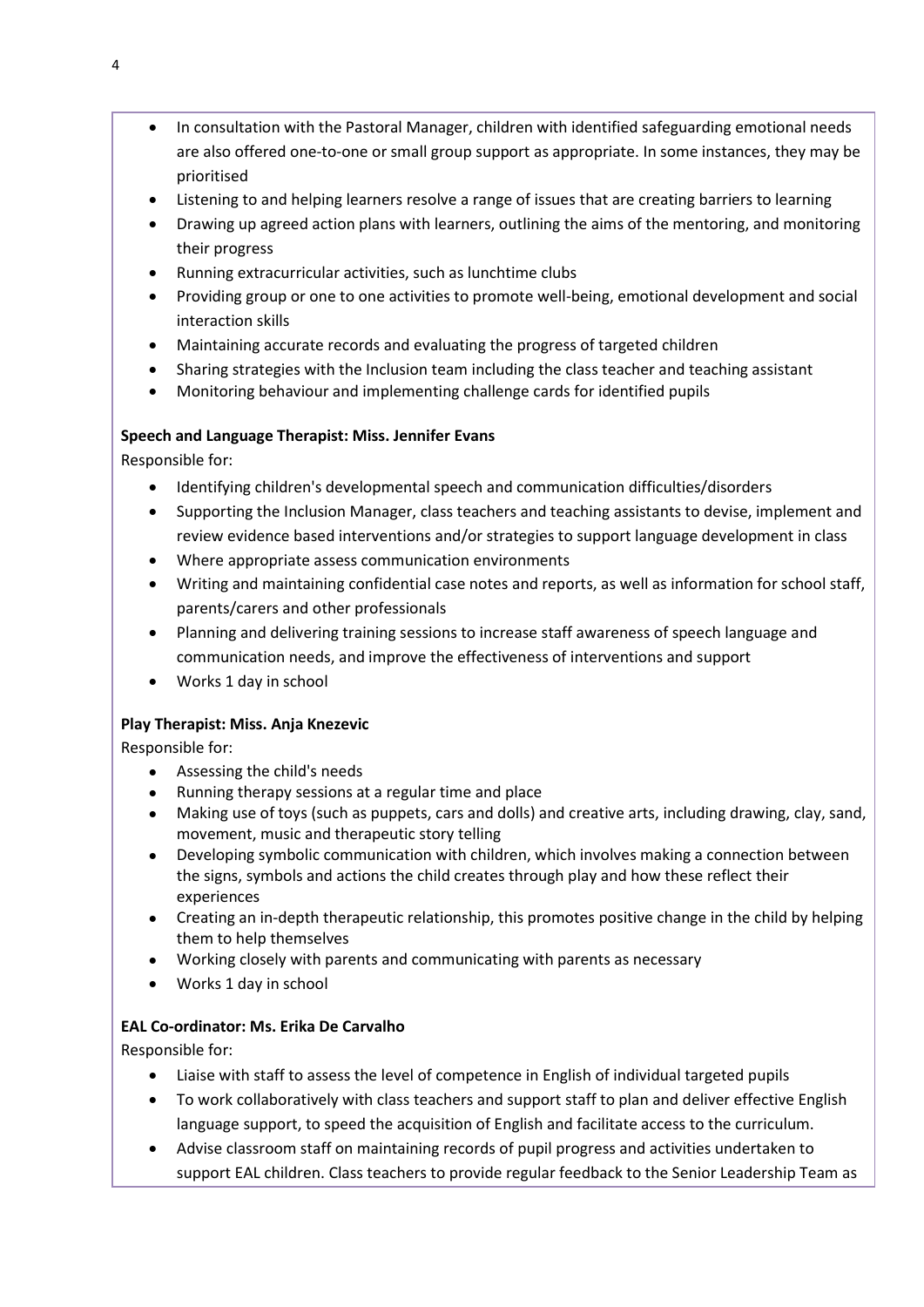necessary and during pupil progress meetings.

 To work alongside the Inclusion Team and Senior Leadership team to request the involvement of outside agencies such as the Speech Therapist and Educational Psychologist. Advise staff to implement recommendations and formally assess language when appropriate

## Educational Psychologist: Mr. Matthew Hart

Responsible for:

- Advising on the best approaches and provisions to support learning, recommending a wide range of appropriate interventions, such as learning, social, mental and emotional behaviour management programmes
- Work collaboratively with teachers or parents to ascertain the best way to help a child fulfill their potential, which may include direct work with children
- Assessment of the child using observation, interviews and when appropriate test materials
- Writing reports to make formal recommendations on action to be taken
- Provide in-service training for teachers, TA's and HLTA's

# "Where can I find out about what is available locally for me, my family or my child?"

Southwark Local Authority has published its own Local Offer which can be accessed by the link below.

http://localoffer.southwark.gov.uk/

### Wider World of School: Approaches to extra-curricular activities and pastoral care

# "How will my child be welcomed into the school/setting?" "How will my child be supported to be part of the school/setting?"

We believe that every child is an individual and should be valued. We believe that all children should have their needs met and should be given an equal access to the curriculum. Our aim is to provide individual and small group provision for those children with Special Education Needs and or Disability, whatever those needs may be so that they can reach their full potential. We feel that their contribution to school life should be valued and we seek to build their self-esteem. Please see our admission policy on the school website.

www.johndonne.southwark.sch.uk/page/?title=Statutory+Information&pid=51

# "How is behaviour managed?"

Behaviour in school is based upon respecting others and their rights, motivation, self-esteem. Children must know what is expected of them, and why. They must be able to see good models of behaviour from all adults. To this end, the staff of the school have agreed a common approach, working together to ensure good relationships between members of the school community. The approach is based on reward and reinforcement of good behaviour and attitudes.

The whole school golden rules underline some of the most relevant of children's rights to the school environment and suggests some actions they need to live out if everyone in school is to enjoy these rights. Please see the link below to the schools Behaviour and Motivation Policy.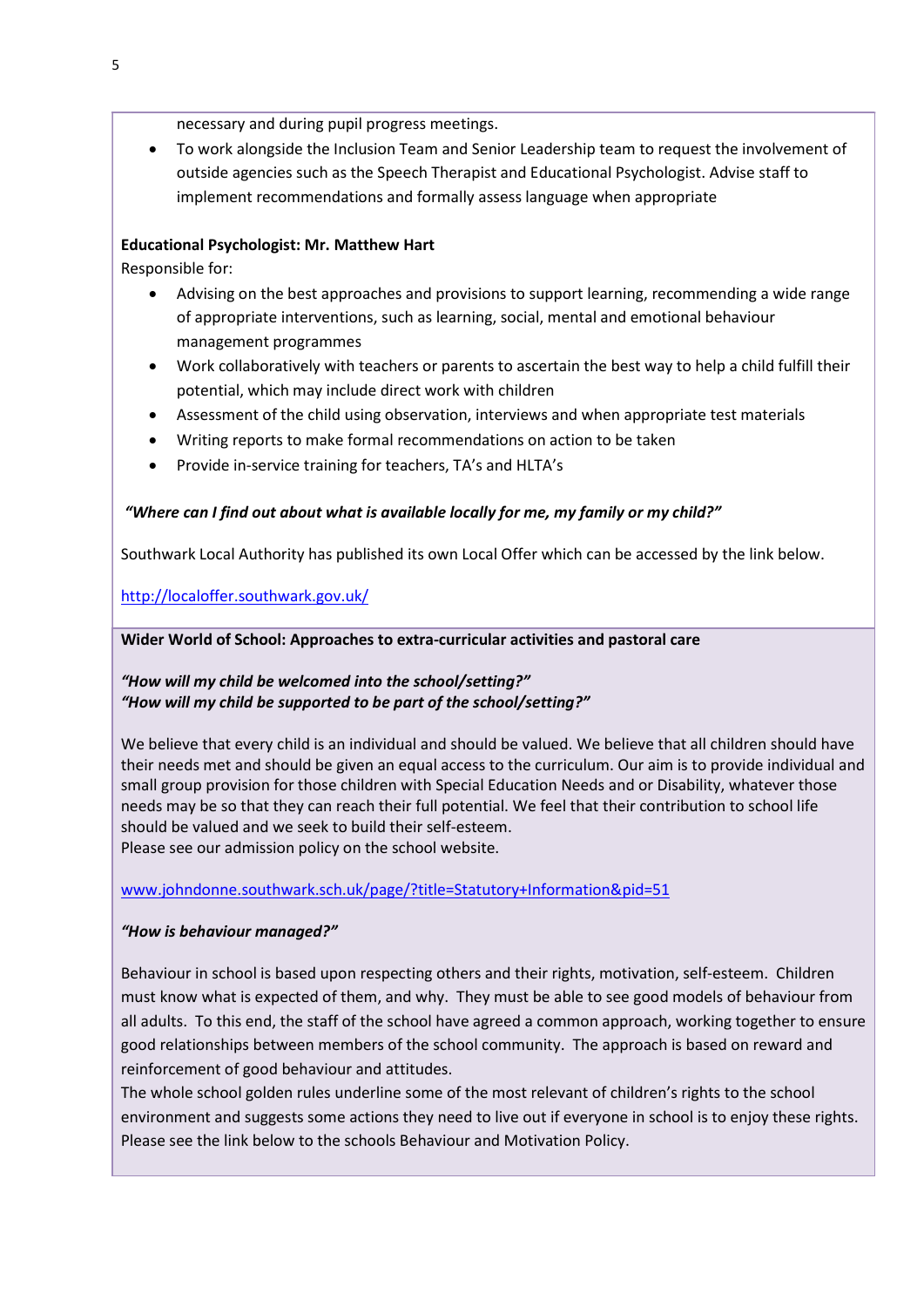## www.johndonne.southwark.sch.uk/page/?title=Statutory+Information&pid=51

All of the staff at John Donne Primary are committed to the personal and social well-being of all pupils. We aim to provide a learning environment which promotes respect and welcomes diversity. We are aware of the negative impact that bullying can have on children and young people's learning, development and wellbeing. As a result, we are focused clearly on preventing and tackling bullying. Please use the link below to access the school anti bullying policy.

### www.johndonne.southwark.sch.uk/page/?title=Statutory+Information&pid=51

We are continuously developing PSHCE education across the school, and aim to offer a curriculum which is balanced and broadly promotes the spiritual, moral, cultural, mental and physical development of all children. Below are some examples of how we aim to achieve this:

- Children may work one to one or in small groups with the learning mentor, play therapist or pastoral manager.

- Whole class or small group lessons on philosophy for learning.
- Circle times and assemblies
- Outdoor learning and team building
- Charity and fundraising events
- Promoting good relationships and respecting the differences between people
- Developing children's confidence and responsibility and making the most of their abilities
- Religious education week
- Developing cultural respect and moral values through literacy resources and topic work
- First aid and heart start courses for children
- Financial education through maths and fundraising events
- Encouraging a heathier life style by promoting the importance of physical exercise
- Specific lessons on how to stay safe including e-safety learning for children and parents

- Direct work and open communication with parents and children concerning on-line social networking sites.

- Children have a voice through the school council to debate and influence changes within the school environment

Please follow the link below to the school website to read about the schools Values and Ethos, The Aims of the School, The Golden Rules and British Values.

#### http://www.johndonne.southwark.sch.uk/page/?title=Values+and+Ethos&pid=61

#### "What extra-curricular activities can my child participate in?"

- We make sure activities outside the classroom and school trips are available to all.
- Risk assessments are carried out for each trip and suitable number of adults is made available to accompany the pupils, with 1:1 support if necessary.
- Parents/carers are invited to accompany their child on a school trip if this ensures access.
- Breakfast club and a wide range of after school clubs are available to all pupils. Vulnerable pupils are given priority and adjustments will be made to support their participation.
- Health and safety audits will be conducted as and when appropriate.
- The school will ensure there is a qualified first aider on site during all extra curriculum activities.
- Please see the link below to clubs currently available at John Donne Primary School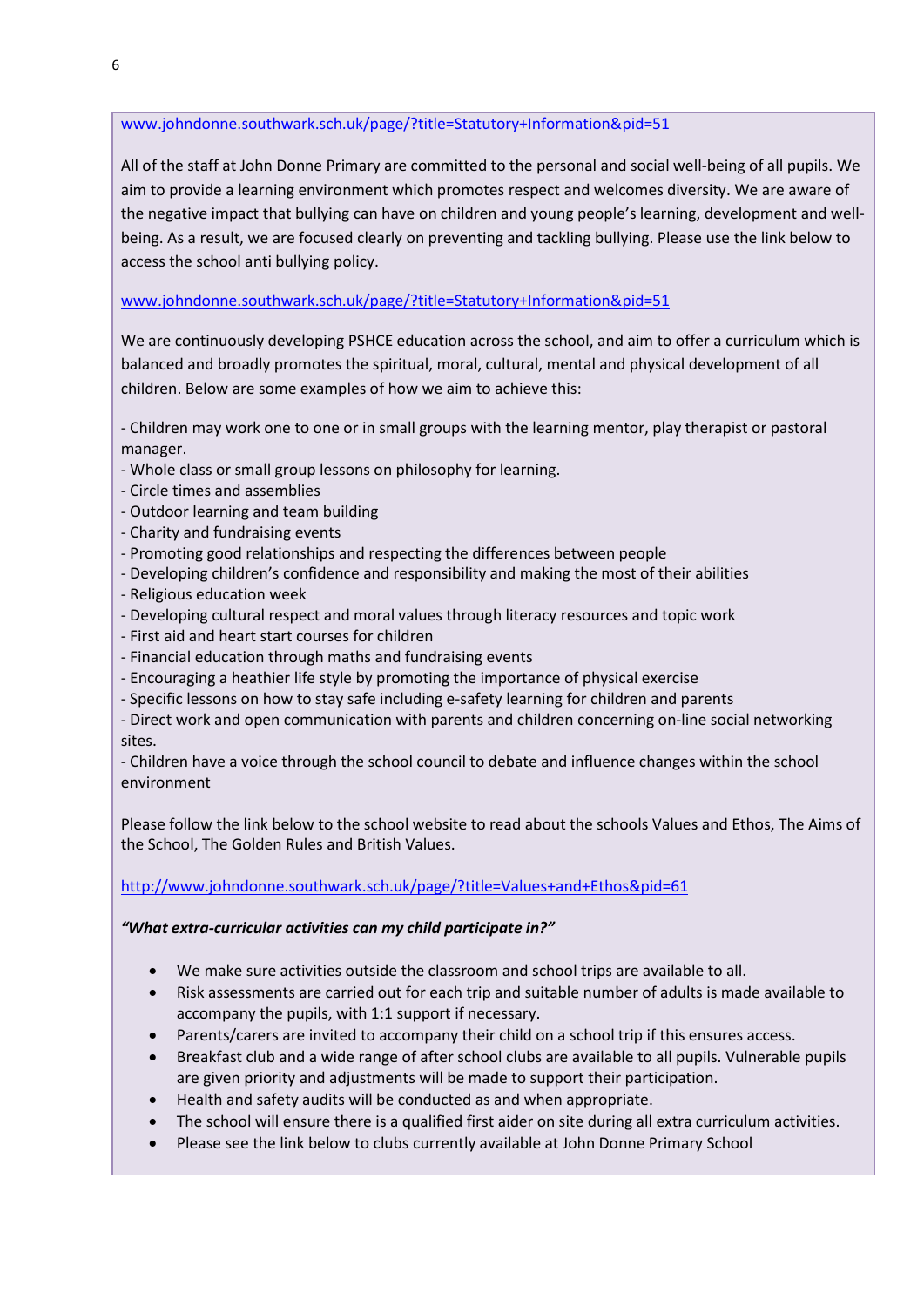#### www.johndonne.southwark.sch.uk/page/?title=Our+Clubs&pid=18

#### Approaches to Teaching and Learning

### "How will teaching be adapted to meet the needs of my child?"

All children receive class teacher input via excellent classroom teaching:

- The teacher will have the highest possible expectations for your child and all pupils in their class.
- All teaching is based on building on what your child already knows, can do and can understand.
- Putting in place different ways of teaching so that your child is fully involved in learning in class. This may involve things like using more practical learning or providing different resources adapted for your child.
- All lessons are differentiated to meet the needs of your child and class.
- Grouping of ability, mixed and independent work is used to support all pupils.
- Putting in place specific strategies (which may be suggested by the Inclusion Manager or from outside agencies such as a Speech Therapist, Educational Psychologist) to enable your child to access the learning task.

For further information about the school curriculum please click on the link below.

www.johndonne.southwark.sch.uk/page/?title=Statutory+Information&pid=51

### "How will I know how my child is doing?

At John Donne School your child's progress is continually monitored by his/her class teacher, Inclusion Manager and Senior Leadership Team.

- An assessment is made for reading, writing and maths every term and you child's. progress is reviewed via a pupil progress and provision mapping meetings
- If your child is in Year 1 and above, but is not yet working at the level of the National Curriculum, a more sensitive assessment tool such as the Engagement Model or similar is used which shows their level in more detail and will also show smaller but significant steps of progress.
- At the end of the Early Years (Reception class) all children are assessed using the Early Years foundation stage profile. In Year 1, children working within the Key Stage 1 curriculum will take the Phonics Screening. At the end of Key stages 1 and 2 (Year 2 and Year 6) most children will be formally assessed using the Statutory Assessment Tests in Reading, Writing and Maths (SATs). This is something the government requires all schools to do and are the results that are published nationally.
- The progress of children with an EHC Plan is formally reviewed at an Annual Review with all adults involved with the child's education.
- Any child receiving additional interventions will be recorded on the year group Provision Map, which are reviewed termly by the class teacher and discussed with the Inclusion Manager and Senior Leaders via Pupil Progress and Provision Mapping meetings
- Children with high level needs will have an individual plan, which is recorded on a Team Around the Child/Family template, and will be reviewed with your involvement. Targets can be set by parents, school staff or via recommendations from outside agencies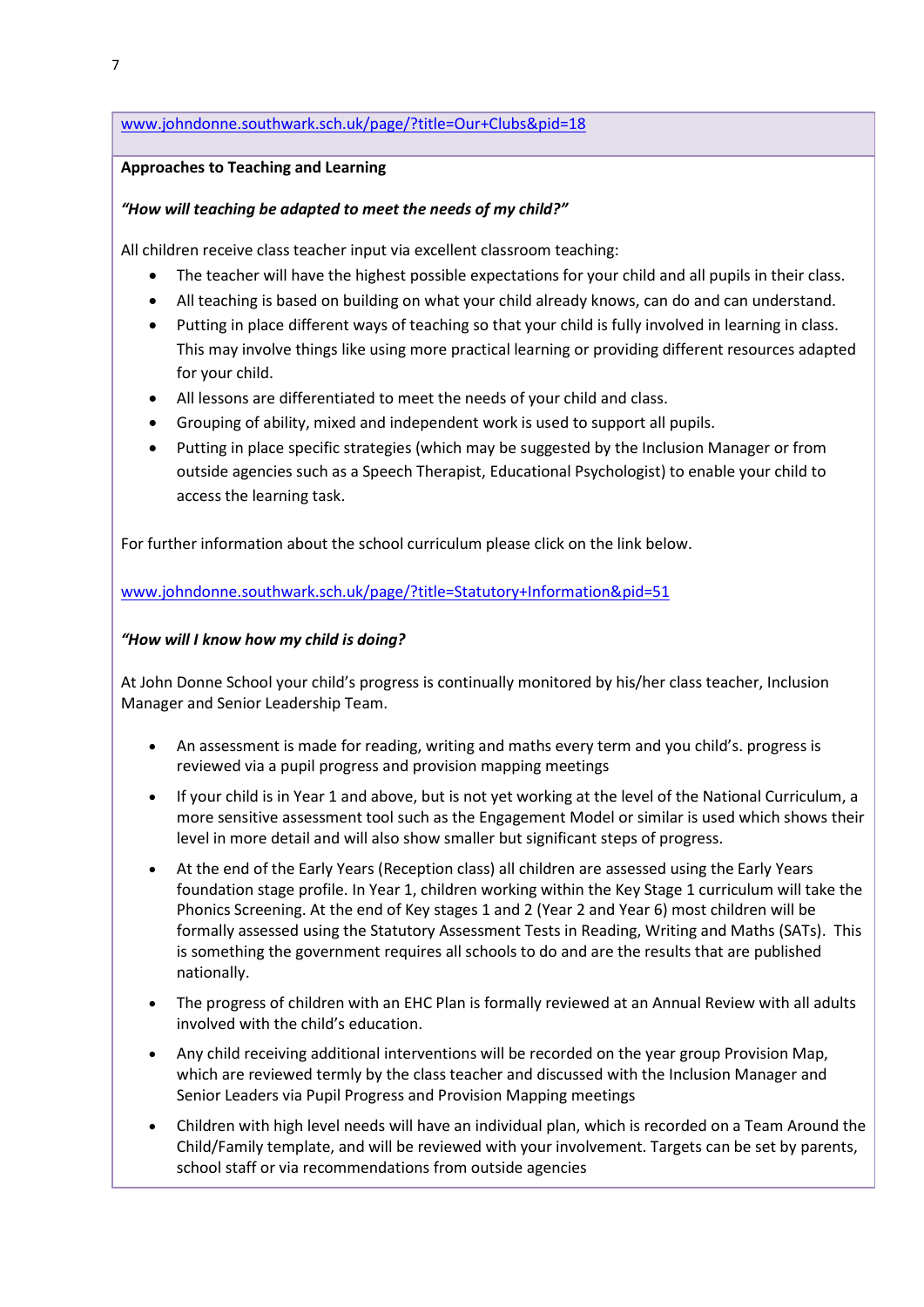- The Senior Leadership Team and Inclusion Manager will also check that your child is making good progress within any individual work or interventions that they take part in.
- A range of ways will be used to keep you informed, which may include:
	- o Homework Diary and Reading Journals
	- o Parents evenings
	- o Additional meetings/telephone conversations as required
	- o End of Year Reports
	- o Weekly newsletters
	- o School Website
	- o Termly class letter (which can also be found on the school website)

# "What skills do the staff have to meet the needs of my child?

- The Inclusion Manager's job is to support the class teacher in planning for children with SEND.
- The school has a school development plan, including identified training needs for all staff to improve the teaching and learning of all vulnerable learners. This may include whole school training on SEND issues or to support identified groups of learners in school, such as speech, language and communication needs and dyslexia.
- Whole staff receive training to disseminate knowledge, strategies and experience, to ensure consistency of the school's approach for children with an SEND.
- Individual teachers and support staff attend training courses run by outside agencies that are relevant to the needs of specific children in their class.

## Information about early identification, assessment and intervention

## "What happens if I am worried about my child?"

If you tell us you think your child has a SEND, we will discuss this with you and investigate– we will share with you what we find and agree with you, what we will do next and what you can do to help your child.

# "How do you identify children who may have special needs?" "How do I get to know if my child has SEND?"

At John Donne School when children have an identified SEND before they start here, we work with the professionals who already know them, and use the information already available as our starting point to identify SEND and how staff can best support the child in our school setting.

# When a class teacher has concerns about a pupil, who they feel may have an additional and/or special educational needs the following procedures and guidance are advised;

- 1. The class teacher should gather relevant evidence. This may include the following:
	- o Cohort assessment results e.g. baseline, teacher assessment, EYFS;
	- o Analysis of progress/lack of progress from teacher's mark book records;
	- o Notes from observations;
	- o Work samples;
	- o Notes from discussion(s) with parent/carer;
	- o Records from previous school(s) or teachers;
	- o Differentiated classroom provision that has been in place over time;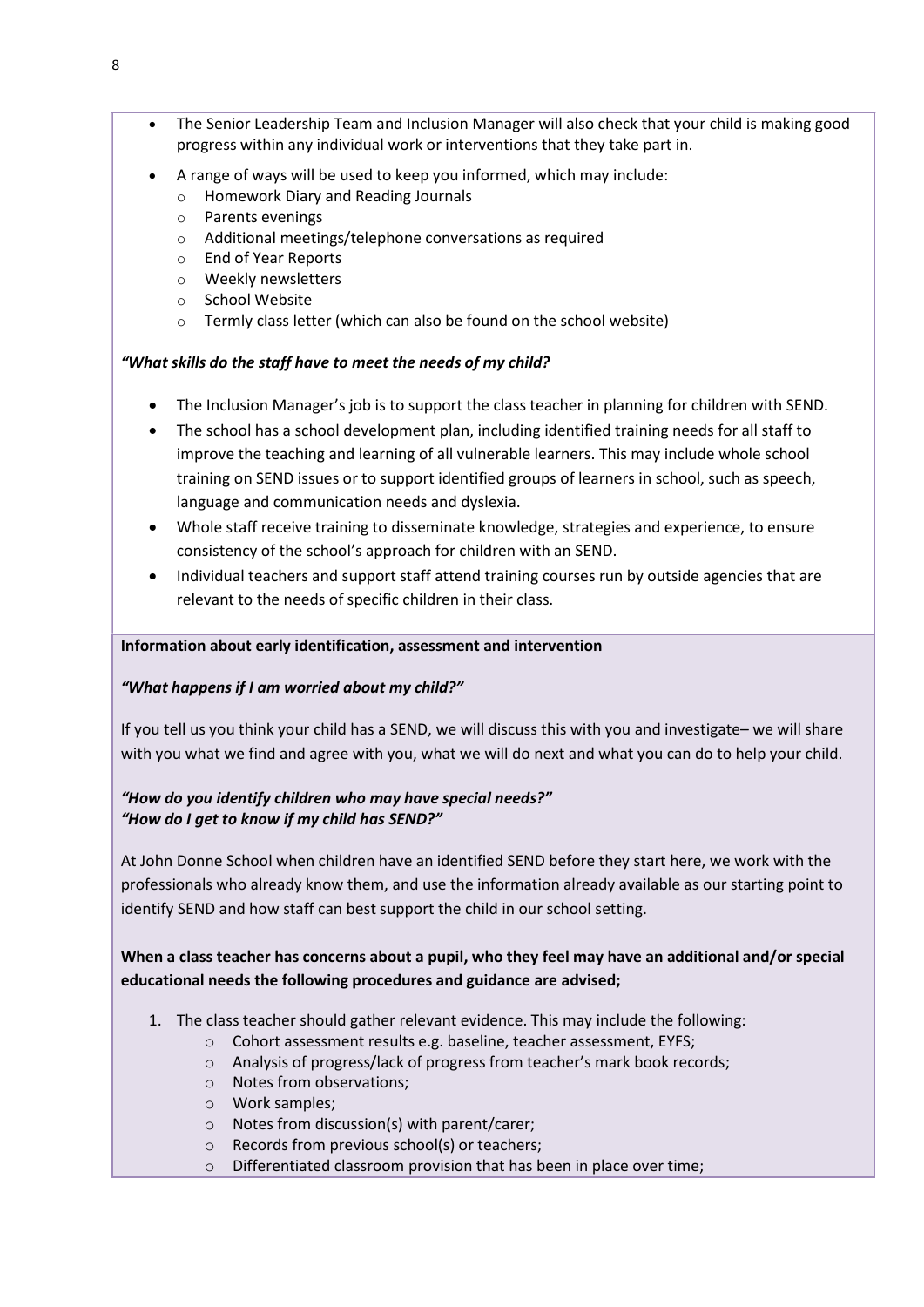- o Evidence of sustained and consistent interventions;
- 2. The class teacher should arrange to meet the Inclusion Manager bringing the above evidence to the meeting. A decision will be made as to whether the pupil meets the LA criteria for placement on the SEND support record.
	- $\circ$  If the pupil does not meet the criteria for placement on the SEND support record, advice should be provided on strategies for supporting the child through class differentiation.
	- $\circ$  If further evidence is required to confirm the judgement, the Inclusion Manager and/or class teacher may carry out further observations and assessment e.g. individualised reading analysis.
	- o Provision maps will reflect how we intend to support the pupil;
	- $\circ$  Evidence documents (listed above) should be kept in in a lockable cupboard. Wherever possible information will be held electronically as we move towards a paperless system.
- 3. If the pupil meets the criteria for placement on SEND support the Inclusion Manager and class teacher will arrange to meet with the pupil's parent/carers. Parent/carer contributions will be recorded and summarised during the meeting. The following will be discussed;
	- o Areas of concern;
	- o Strengths;
	- o Strategies already tried;
	- o Strategies to be implemented including how parents/carers can support their child at home;
- 4. The class teacher should discuss with the pupil his/her learning needs and strengths, what helps/hinders learning and invite and support them to contribute to their next steps for learning.
- 5. In conjunction with the Senior Leadership Team, the classroom teaching team will devise a provision map that reflects the pupil's areas of need and incorporates agreed actions/strategies. This may include recommendations from outside agencies. Provision maps will be stored electronically.
- 6. The class teacher, TA and HLTA will be able to discuss and access the pupil's targets in their books. These targets will be shared with the pupil in a pupil friendly format and could sometimes be displayed at the workstation/book or other appropriate place if neccessary.
- 7. The class teacher will monitor the pupil's progress in liaison with other supporting staff. Targets and provision maps with be reviewed once a term with the Inclusion Manager and Senior Leadership Team

## "How will my child manage test and exams?

At John Donne School all SEND children will have their exam needs met by determining which access arrangements best suit the needs of your child.

This may include:

- Different exam room
- Additional time
- Use of a scribe (if this is usual classroom practice)
- Reader
- The use of a computer
- Movement breaks
- Discussion with Headteacher about the appropriateness to sit National Assessments

## SEN SUPPORT including students with EHC Plans

## Information on the schools graduated approach - Assess, Plan, Do, Review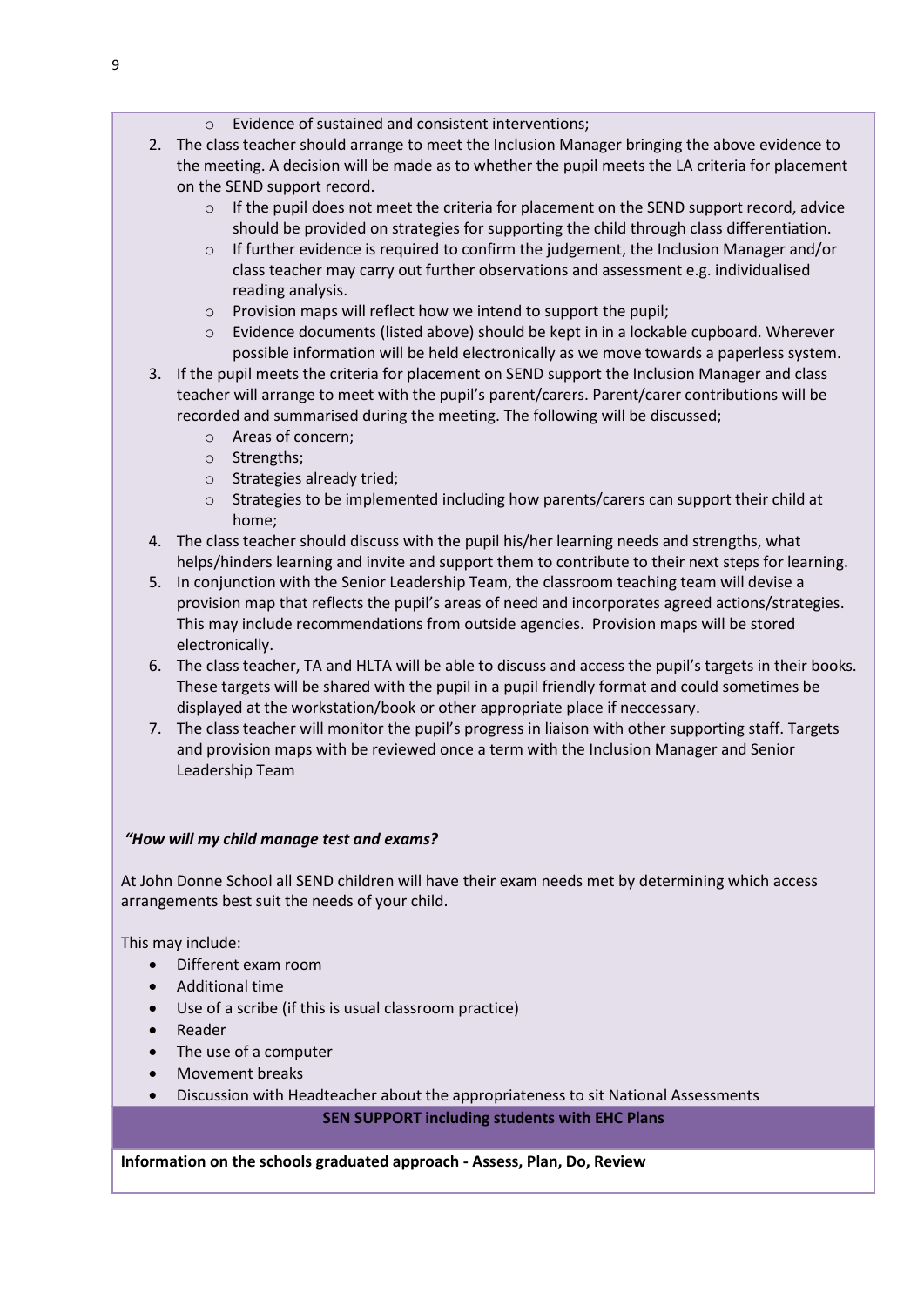## What happens if my child does have SEND?

Support for children with identified special needs starting at this school:

- We will first invite you to visit the school with your child to have a look around and speak to staff
- If other professionals are involved, a Team Around the Child (TAC) meeting will be held to discuss your child's needs, share strategies used, and ensure provision is put in place before your child starts
- The Inclusion Manager and/or your child's key person may make a home visit or visit the educational provision your child is currently attending
- We may suggest adaptations to the settling in period, to help your child to settle more easily

Children with specific barriers to learning that cannot be overcome through whole class good and outstanding teaching (Quality First Teaching) and intervention groups:

- If your child has been identified as needing more specialist input in addition to good and outstanding class room teaching and intervention groups, referrals will be made to outside agencies to advise and support the school in enabling your child to make progress. This is usually done by filling out the appropriate referral form and including evidence gathered by school staff and/or the Inclusion Manager.
- Before referrals are made you will be asked to come to a meeting to discuss your child's progress and help plan possible ways forward.
- If it is agreed that the support of an outside agency is a way forward, you will be asked to give your permission for the school to refer your child to a specialist professional e.g. a Speech and Language Therapist, Community Paediatrician, Educational Psychologist etc. This will help the school and yourself better understand your child's particular needs.

The specialist professional will work with your child to understand their needs and make recommendations, which may include:

- Making changes to the way your child is supported in class e.g. some individual support or changing some aspects of teaching to support them better.
- Support to set targets which will include their specific professional expertise
- Your child's involvement in a group run by school staff under the guidance of the outside professional e.g. a social skills group or sensory diet
- A group or individual work with outside professional

## Education Health and Care Assessments and Plans

"What if I think my child needs more help than the school can provide?"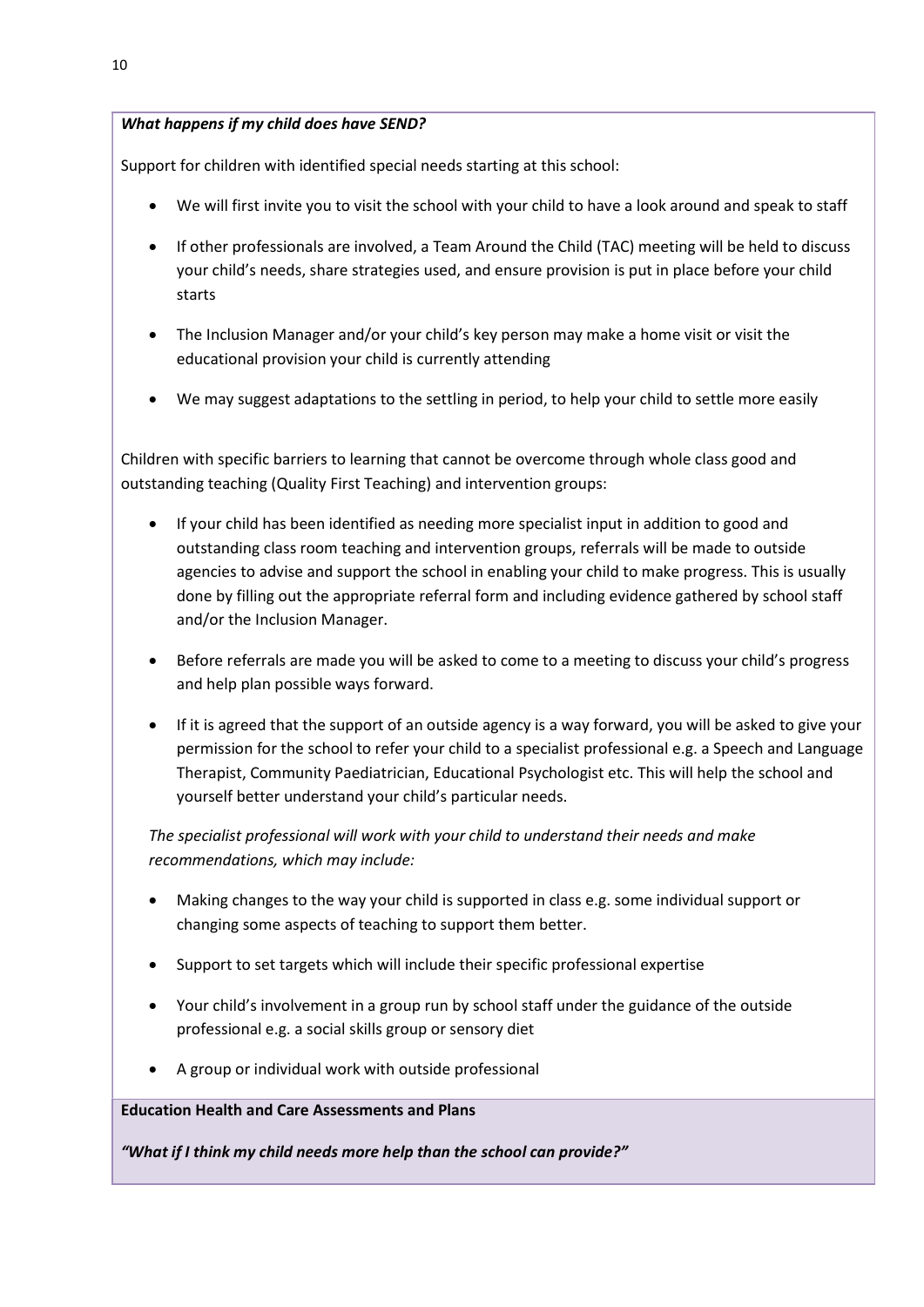If you or the school believe that your child needs more support than the current provision set in place, either you or the School can request that the Local Authority carry out a statutory assessment of your child's needs. This is a legal process and you can find more details about this in the Local Authority (LA) Local Offer, on the Southwark web site including Southwark's EHCP assessment criteria's :

## http://localoffer.southwark.gov.uk/education--health-and-care-plan/

After the school have sent in the request to the Local Authority (with a lot of information about your child, including some from you), they will decide whether they think your child's needs (as described in the paperwork provided), seem complex enough to need a statutory assessment. If this is the case, they will ask you and all professionals involved with your child to write a report outlining your child's needs. If they do not think your child warrants n EHCP, they will ask the school to continue with the Early Years SEND support or SEND support.

 After the reports have all been sent in the Local Authority will decide if your child's needs are severe, complex and lifelong and that they need more support in school to make good progress. If this is the case, they will write an Educational Health Care Plan (EHCP). The Statement or EHCP will outline support your child will receive from the LA, how the support should be used and what strategies must be put in place. It will also have long and short term goals for your child.

This may be used to support your child with whole class learning, individual programmes or small groups including your child. Each child's programme will vary depending on the needs of the child and the targets set in the EHCP.

We may be able to offer in-house programs like:

- Rapid Writing and/or Reading
- Phonics based interventions such as Active Literacy Kit, Units of Sound
- Speech and Language Therapy programmes such as Concept Cat, Colourful Semantics
- Nurture groups, Social skills, Play Therapy, Lego Therapy
- Individualised learning or small group English and Maths sessions differentiated to your child's level

We will always use the advice of external agencies e.g. an Educational Psychologist, Occupational Therapist, Speech and Language Therapist to help develop and review each child's needs.

## "What if the Local Authority says no?"

If the LA decides not to issue an EHCP, they will write to you informing you of their decision. Ask the school to review or continue with the support at the current level, and also set up a meeting in school to make certain a plan is in place, to ensure your child makes as much progress as possible.

## Arrangements for supporting transitions for pupils with significant SEND

## "How will the school help my child to manage the transitions into the school, into a new class or on to a different school/adulthood?"

We recognise that transitions can be difficult for a child with SEND and take steps to ensure that any transition is as smooth as possible.

- If your child is moving to another school:
	- o We will contact the school Inclusion Manager/SENCO and ensure he/she knows about any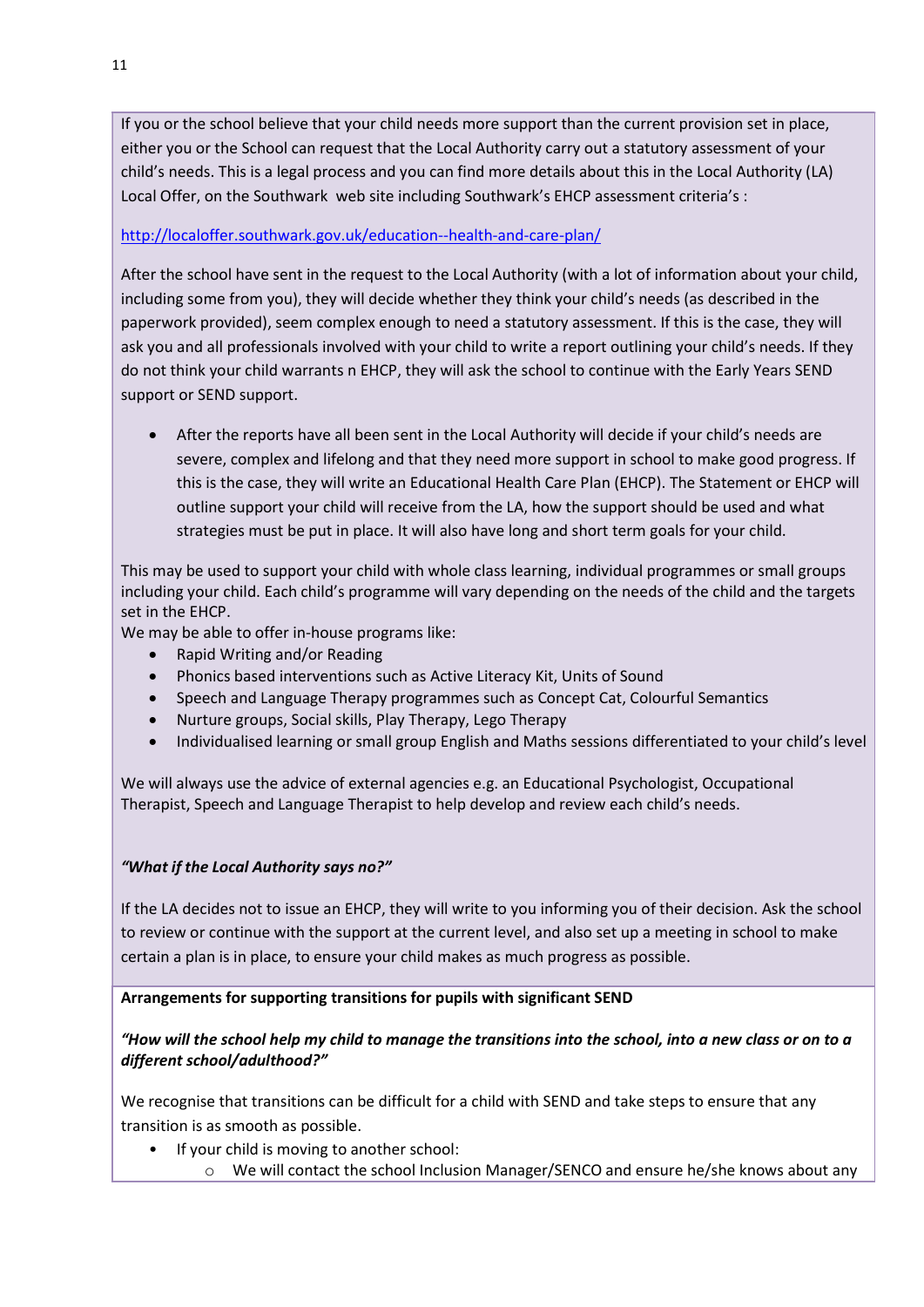- o We will make sure that all records about your child are passed on as soon as possible.
- $\circ$  When appropriate we will make a referral to the Southwarks Special Educational Needs and Disability Inclusion Practitioner (SENDIP) who can offer support through their Transition Support Programme
- When moving classes in school:
	- $\circ$  Information will be passed on to the new class teacher in advance, via a planning meeting between the current and new teacher.
	- o All provision maps and personalised targets on TACs or through target setting will be shared with the new teacher.
	- $\circ$  All children visit their new classroom with their new class teacher during moving up mornings. To aid their understanding about any forthcoming moves, additional visits can be arranged for individual children who experience greater difficulties to cope with changes.
	- o Personalised picture booklets are used to help children in preparations for transition
- When moving into John Donne School during the academic year:
	- $\circ$  We will meet with you and your child to discuss their needs and decide how to best transition into John Donne School.
	- o We will liaise with previous School Inclusion Manager/SENCO to discuss the provision and obtain records from external agencies.
	- $\circ$  Organise a TAC meeting six weeks after starting to discuss the transition and ongoing support.
- In Year 6:
	- o We fully support parents in making decisions about the secondary school they choose for their children and work with them to ensure the transition from KS2 to KS3 is smooth.
	- $\circ$  The school Inclusion Manager and/or Pastoral Manager will liaise with and discuss the specific needs of your child with the Inclusion Manager/SENCO of their secondary school
	- o Your child will have opportunities to learn about aspects of transition to support their understanding of the changes ahead.
	- o Secondary School support workers are invited into school.
	- o Where possible your child will visit their new school on several occasions and in some cases staff from the new school will visit your child in John Done.
	- $\circ$  If your child has a diagnosis of Autism the school with contact the Southwark Autism Support Team to ensure your child receives the best support possible during and after transition.
	- $\circ$  If your child has an Educational Health Care Plan the school will hold a transitional annual review
	- $\circ$  Where we believe a child is particularly vulnerable, we will make a referral to Southwark's Special Educational Needs & Disabilities Inclusion Practitioner (SENDIP), who can liaise with your child's secondary school throughout the transition period and during the settling phase in to a new school

## Information about funding and resources

# "How will the school fund the support needed for my child?"

The school budget, received from Southwark Local Authority, includes money for supporting children with SEND.

- The Headteacher decides on the budget for Special Educational Needs and Disabilities in consultation with the school governors, on the basis of needs in the school.
- The Headteacher and the Inclusion Manager discuss all the information they have about SEND in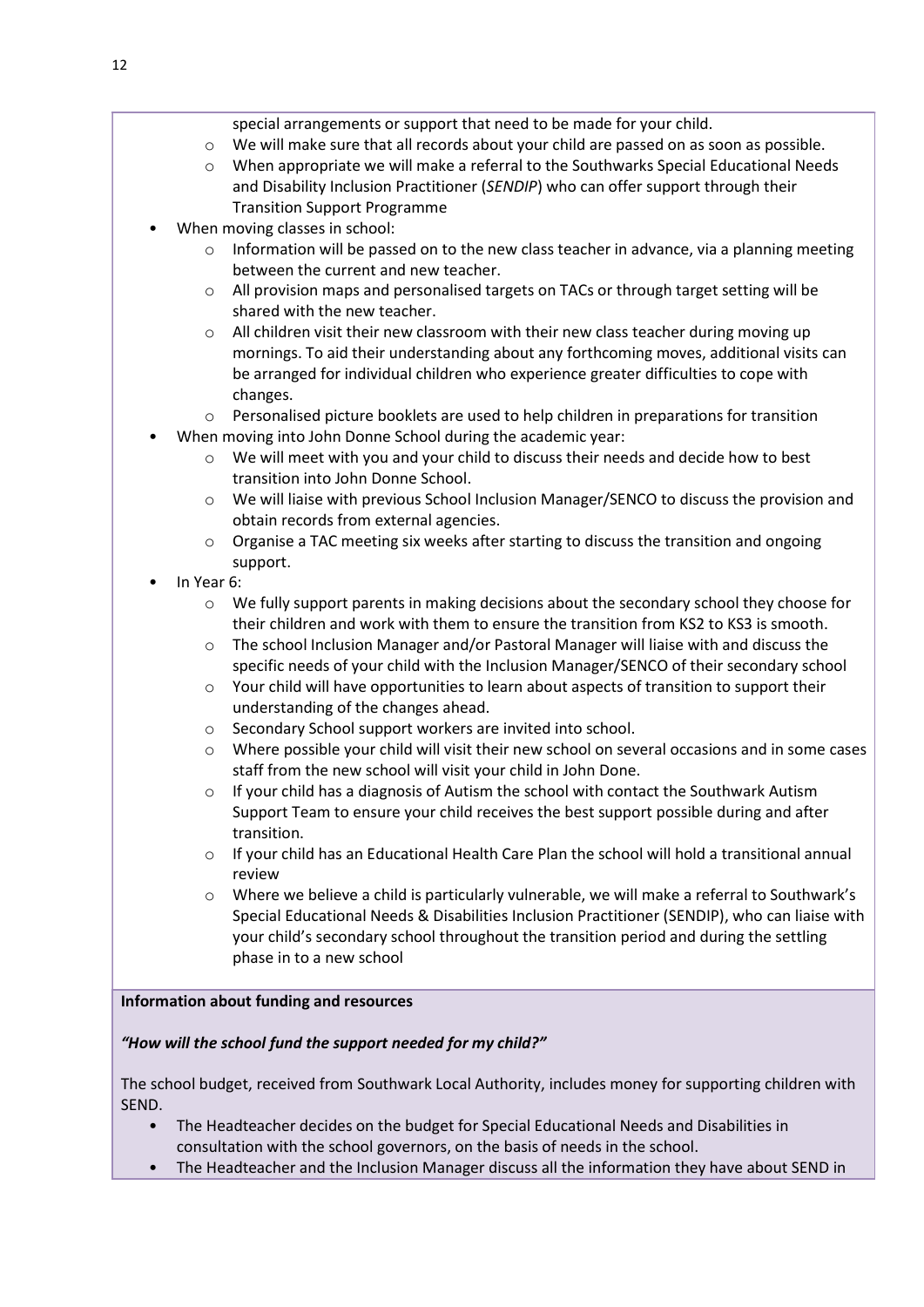the school, including:

- o the children getting extra support already
- o the children needing extra support
- o the children who have been identified as not making as much progress as would be expected
- o Deciding what resources/training and support is needed.
- All resources/training and support are reviewed regularly and changes made as needed.

## Information on where to find further support

# "Where can I or my child get further help, information and support?"

There are a number of local and national services designed to support parents and carers on many SEND areas. Some popular services are listed below:

# Southwark Information, Advice and Support Team

The Southwark Information, Advice and Support Team has been established to ensure that parents and carers of children from 3 to 19 years with special educational needs (SEND) have access to information, advice and guidance to allow them to make informed decisions about their child's education. The service helps parents write letters and complete forms, deal with education issues, visit schools and provide information about the SEND process. You can find further information on Southwark's local offer or contact them directly on:

0207 525 3104

sias@southwark.gov.uk

http://localoffer.southwark.gov.uk/information-advice-and-support/

# Contact a family

Sadly, funding for Contact's office in Southwark will be coming to an end on 31 March 2020 and Contact's office in the borough will close as a result.

However, you can call their free helpline 0808 808 3555 or visit the website for advice and support:

https://contact.org.uk/advice-and-support/

## Family Information Service

The Family Information Service (FIS) provides information on local services available to children, young people and families in Southwark. They can assist with:

- Registered childcare, including children's centres, childminders, nurseries, pre-schools , breakfast clubs, after school clubs and holiday play schemes
- Help towards childcare costs
- Free early education

https://www.southwark.gov.uk/childcare-and-parenting/family-information-service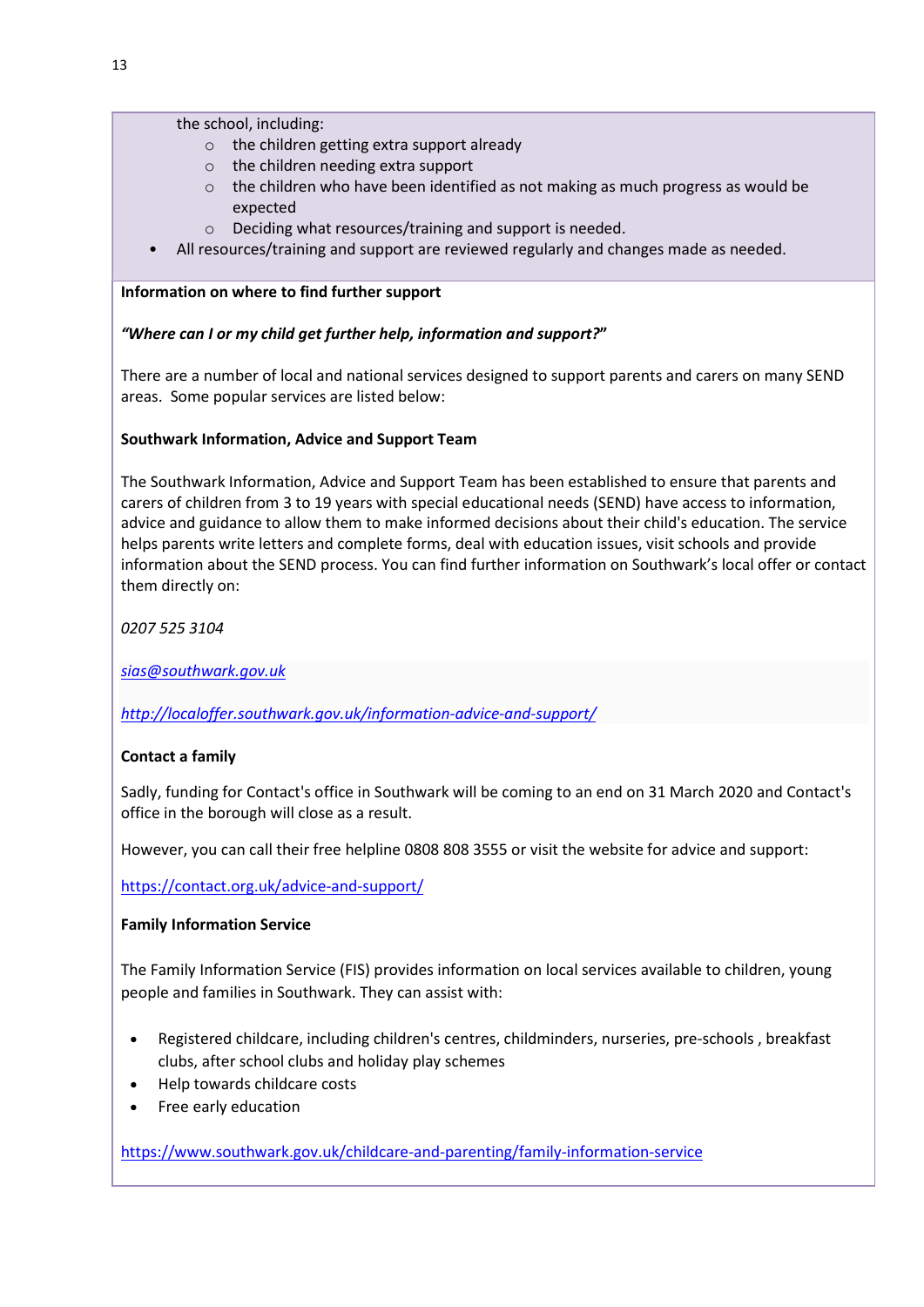#### Family Information Directory

The information directory is for parents, young people and practitioners to look up services for children, young people and families, including:

- Parenting support
- Health care
- Money matters
- Law
- Support groups
- Activities

You can find further information on link below or contact them directly on:

Phone: 0800 013 0639

Email: family.info@southwark.gov.uk

http://cypdirectory.southwark.gov.uk/

#### Accessibility Plan

The school recognises its duty under the Disability Discrimination Act:

- Not to discriminate against disabled pupils in their admissions and exclusions, and provision of education and associated services
- Not to treat disabled pupils less favourably
- To take reasonable steps to avoid putting disabled pupils at a substantial disadvantage

#### a. Access to curriculum

- i. The school provides all pupils with a broad and balanced curriculum, differentiated and adjusted to meet the needs of individual pupils. To development a more inclusive curriculum the class teacher:
	- 1. set suitable learning challenges
	- 2. are responsive to pupils' diverse learning needs
	- 3. identify potential barriers to learning and assessment for individuals and groups of pupils
- ii. What Specialist facilities and equipment are available to support children with SEND? The progress of all children is tracked carefully and resources are allocated and purchased to ensure children reach their full potential. This may be through the use of specific equipment including ICT equipment, software, staff to implement intervention programmes, specialist staff to support and advise how to meet specific individual needs, staff to provide emotional support and to support attendance, resources to develop independence skills e.g. social skills and play leaders. High Needs Funding, where appropriate, may be applied for in order to meet and support the needs of individual children.
- iii. For additional information please refer to the Curriculum statement and Prospectus

www.johndonne.southwark.sch.uk/page/?title=Statutory+Information&pid=51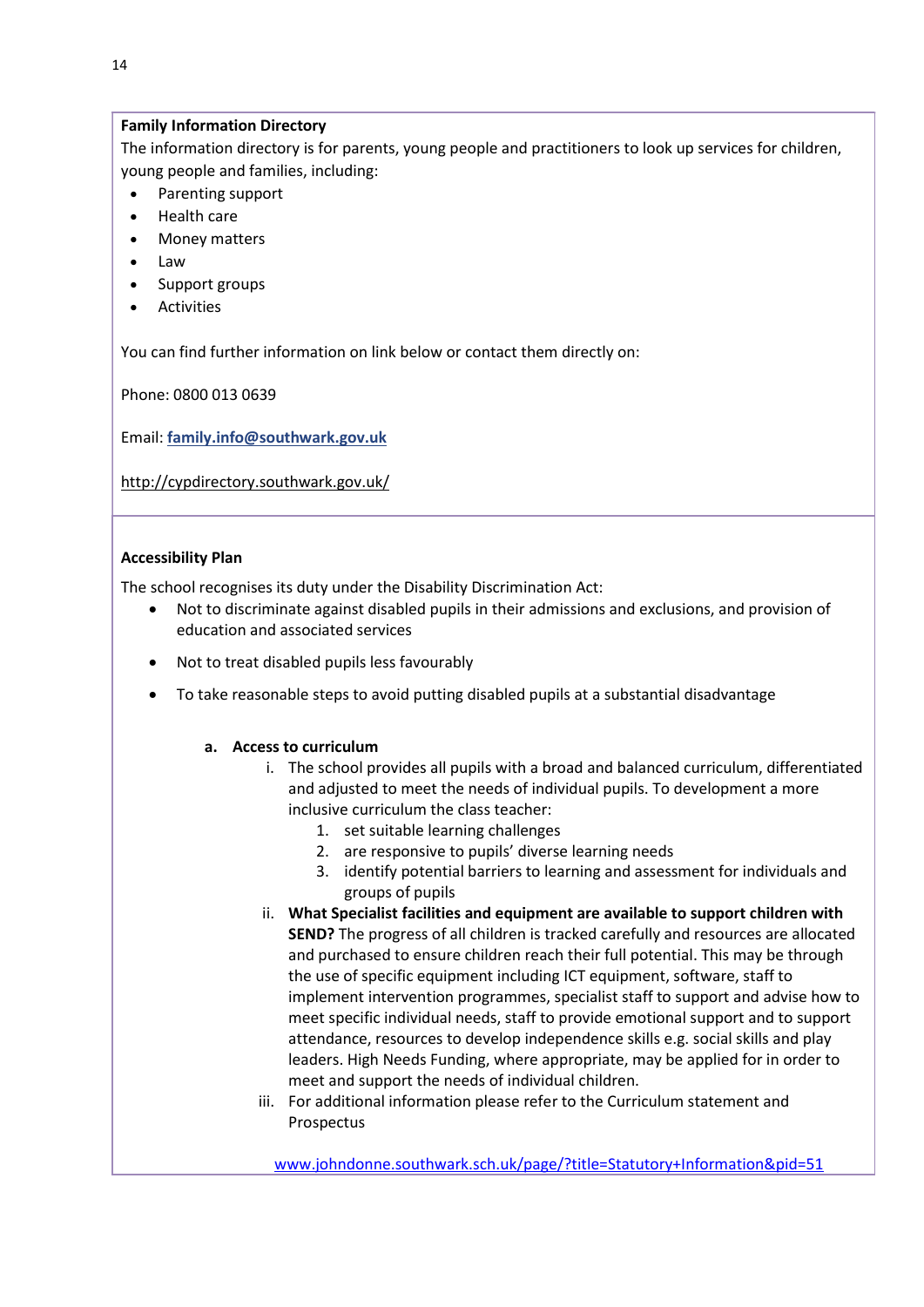#### http://www.johndonne.southwark.sch.uk/page/?title=About+Us&pid=6

#### b. Access to information

i. The school will make itself aware of local services, including those provided through the LA, for providing information in alternative formats when required or requested.

#### c. Environment

- i. The school have a Health and Safety Committee who take account of the needs of pupils and visitors with physical difficulties and sensory impairments. Reasonable adjustments and consideration for the needs of pupils will be taken when planning and undertaking future improvements and refurbishments of the site and premises, such as improved access, lighting, acoustic treatment and colour schemes.
- ii. Access to all the classrooms on the ground floor are wheelchair friendly, and there are wheelchair ramps to the Reception and Nursery classrooms. The school has also ensured that there are sufficient washroom facilities within its teaching areas designed specifically for disabled users on the ground floor.
- iii. A range of equipment and resources are purchased throughout the year to support specific needs and these are usually recommended as part of advice received form the external professionals we work with e.g. Physiotherapists or Occupational Therapists.

#### d. Medical needs

i. Please refer to the Supporting Pupils in Schools with Medical Conditions Policy, which can be found on the link below or via the school website.

www.johndonne.southwark.sch.uk/page/?title=Statutory+Information&pid=51

#### Complaints procedures

#### "How do I complain if I am not happy with what is happening for my child?

Depending on the nature of the concern, you may wish, or be asked to follow the school's formal complaints procedure. For the school to be able to investigate a complaint, the complaint needs to be made within three months of the incident occurring otherwise it will not be investigated. The prime aim of John Donne Primary Schools policy is to resolve a complaint as fairly and speedily as possible. Whilst formal complaints will be dealt with in a sensitive, impartial and confidential manner, malicious complaints may incur appropriate action by the school.

The complaints procedure in the Complaints Policy, which can be found on the school website.

www.johndonne.southwark.sch.uk/page/?title=Statutory+Information&pid=51

#### Approved by: Date: Date: Date: Date: Date: Date: Date: Date: Date: Date: Date: Date: Date: Date: Date: Date: D

Last reviewed on: 2????? 2021